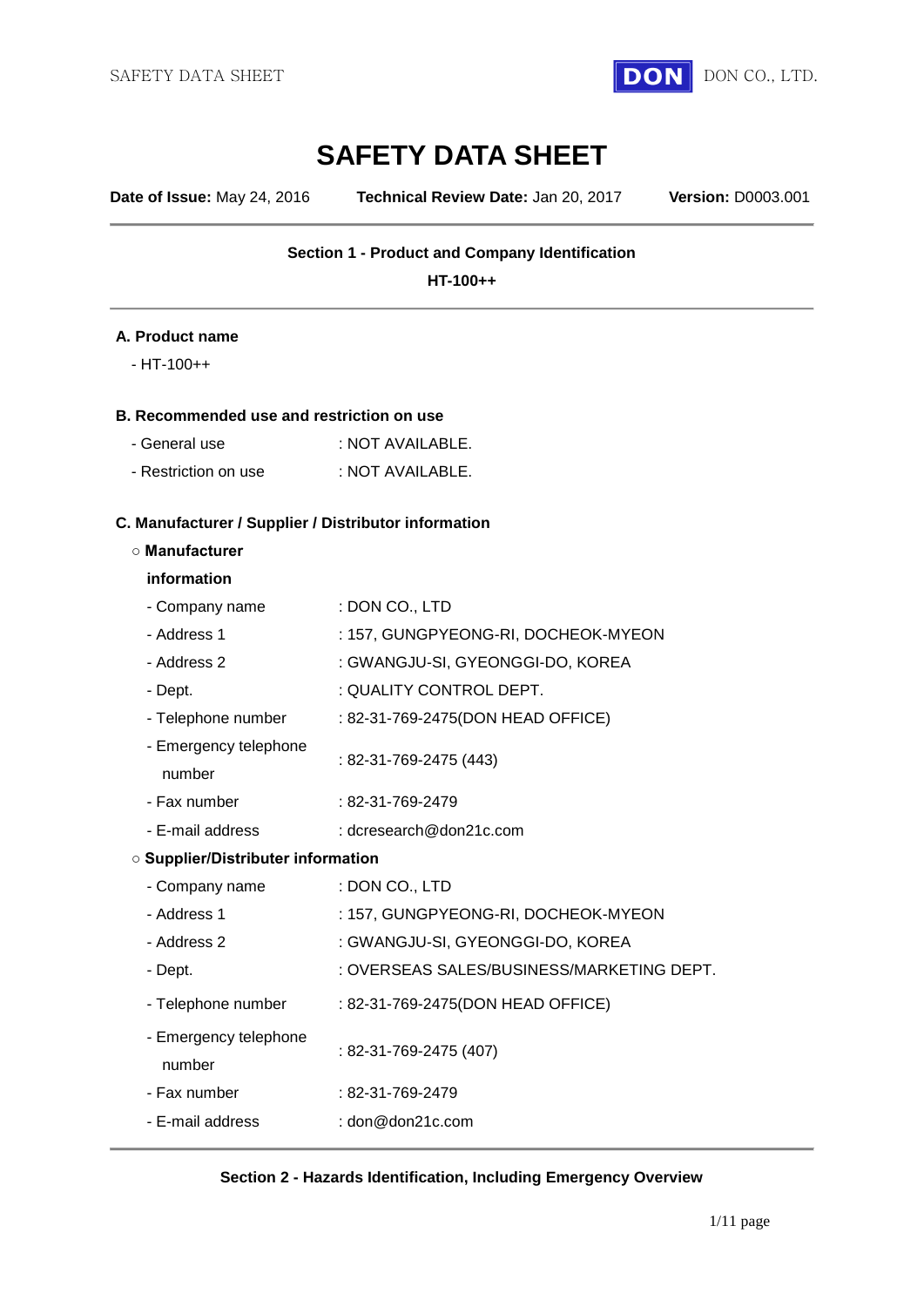

#### **HT-100++**

## **A. Hazard classification**

NOT CLASSIFIED AS HAZARDOUS ACCORDING TO OSHA HAZARD COMMUNICATION STANDARD, 29 CFR 1910.1200.

## **B. Label elements**

- **○ Signal word** NOT APPLICABLE.
- **○ Symbols** NOT APPLICABLE.
- **○ Pictograms**

NOT APPLICABLE.

## **B. Other hazards**

NONE KNOWN.

## **Section 3 - Composition/Information on Ingredients**

HT-100++

## **A. Ingredient Name:** HT-100++ (Hydrophobic Tablets)

| Name                                                                                                              | %         | <b>CAS NB</b> | M/W         | Symbols |
|-------------------------------------------------------------------------------------------------------------------|-----------|---------------|-------------|---------|
| 2-Propanol                                                                                                        | $1 - 0.5$ | 67-63-0       | N/A         |         |
| Tetraethyl orthosilicate                                                                                          | $1 - 0.5$ | 9044-80-8     | N/A         |         |
| <b>Fused silica</b>                                                                                               | $90 - 95$ | 7631-86-9     | 60.08 g/mol |         |
| Fluoropolymer                                                                                                     | $1 - 0.5$ | 9014-83-9     | N/A         |         |
| (HEPTADECAFLUORO-1,1,                                                                                             |           |               |             |         |
| 2,2-TETRAHYDRODECYL)                                                                                              | $1 - 0.5$ | 83048-65-1    | N/A         |         |
| <b>TRIMETHOXYSILANE</b>                                                                                           |           |               |             |         |
| <b>ACCORDING</b><br><b>COMPONENTS</b><br><b>DISCLOSED</b><br>THE.<br>APPLICABLE<br><b>NEED</b><br>BE<br>NO.<br>т∩ |           |               |             |         |

REGULATIONS.

#### **Section 4 - First Aid Measures**

**HT-100++**

#### **A. Description of first-aid measures**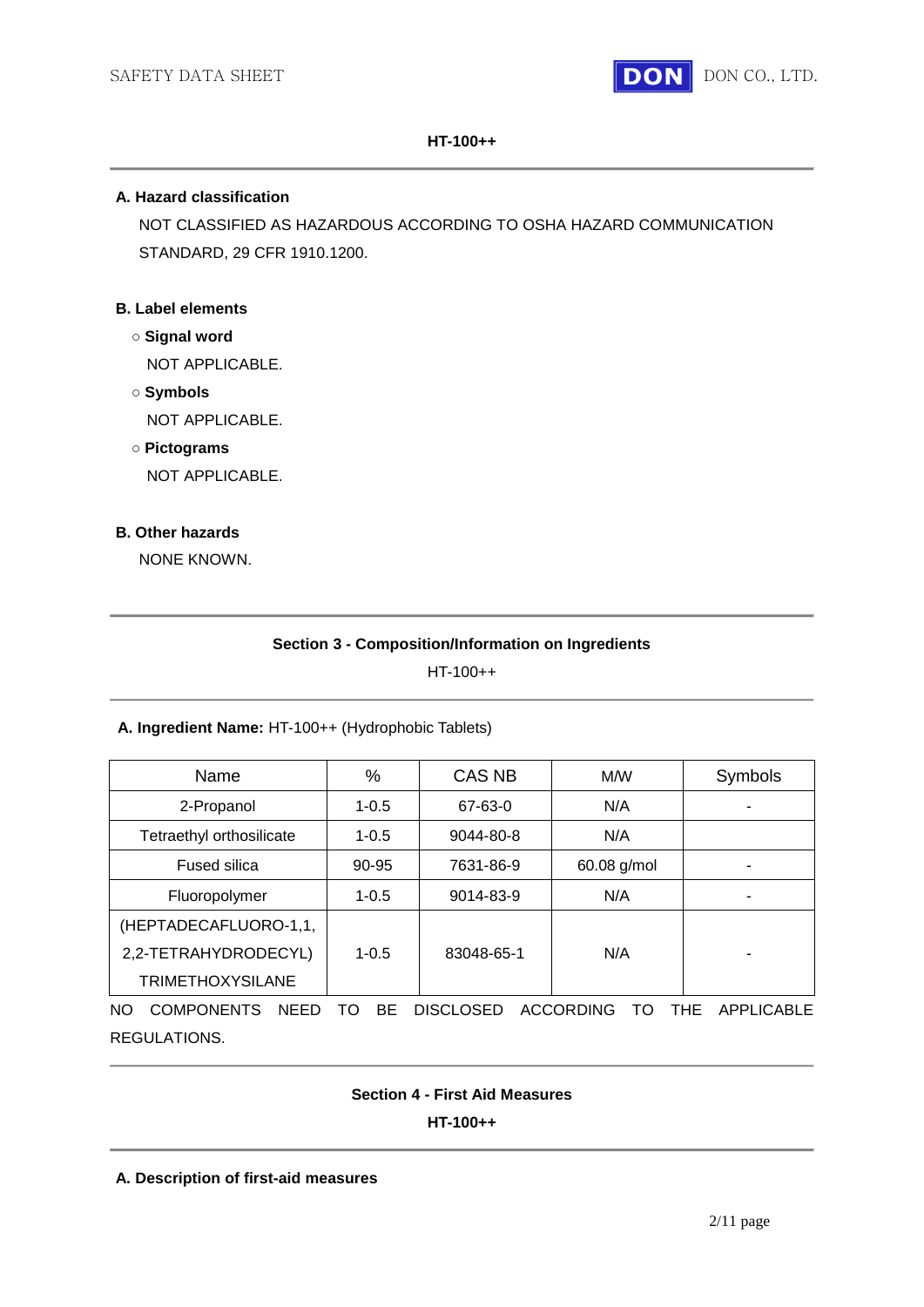

#### **○ Inhalation**

AFTER INHALATION: FRESH AIR.

#### **○ Skin contact**

AFTER SKIN CONTACT: TAKE OFF IMMEDIATELY ALL CONTAMINATED CLOTHING. RINSE SKIN WITH WATER/SHOWER.

## **○ Eye contact**

AFTER EYE CONTACT: RINSE OUT WITH PLENTY OF WATER.

**○ Ingestion**

AFTER SWALLOWING: MAKE VICTIM DRINK WATER (TWO GLASSES AT MOST).

CONSULT DOCTOR IF FEELING UNWELL.

NEVER GIVE ANYTHING BY MOUTH TO AN UNCONSCIOUS PERSON.

- **B. Most important symptoms and effects, both acute and delayed** IRRITANT EFFECTS
- **C. Indication of any immediate medical attention and special treatment needed**

NO INFORMATION AVAILABLE.

# **Section 5 - Fire Fighting Measures HT-100++**

## **A. Extinguishing media**

## **Suitable extinguishing media**

USE EXTINGUISHING MEASURES THAT ARE APPROPRIATE TO LOCAL CIRCUMSTANCES AND THE SURROUNDING ENVIRONMENT.

#### **Unsuitable extinguishing media**

FOR THIS SUBSTANCE/MIXTURE NO LIMITATIONS OF EXTINGUISHING AGENTS ARE GIVEN.

#### **B. Special hazards arising from the substance or mixture**

NOT COMBUSTIBLE

AMBIENT FIRE MAY LIBERATE HAZARDOUS VAPORS.

FIRE MAY CAUSE EVOLUTION OF HYDROGEN FLUORIDE

## **C. Advice for firefighters**

## **Special protective equipment for fire-fighters**

STAY IN DANGER AREA ONLY WITH SELF-CONTAINED BREATHING APPARATUS. PREVENT SKIN CONTACT BY KEEPING A SAFE DISTANCE OR BY WEARING SUITABLE PROTECTIVE CLOTHING.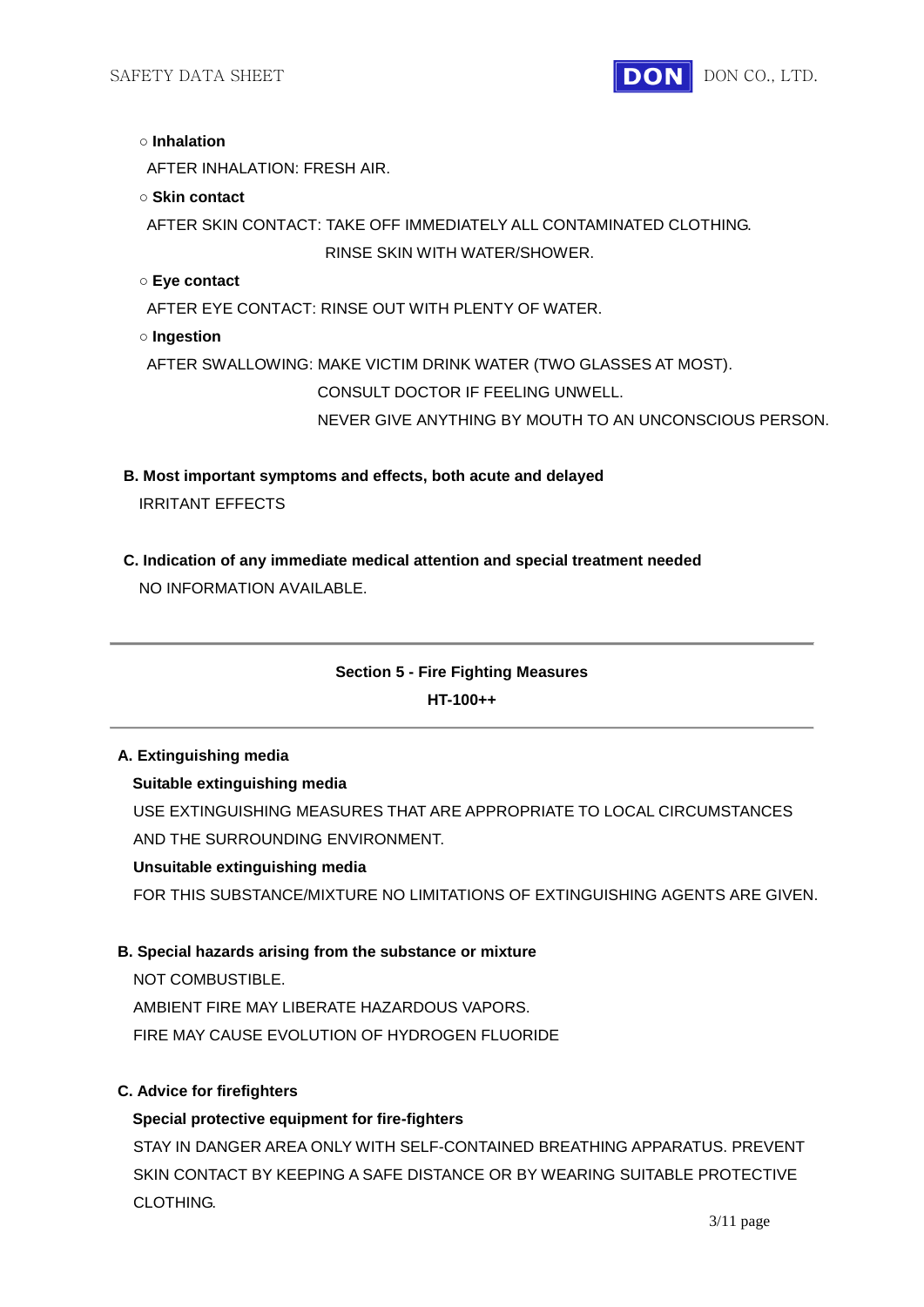## **D. Further information**

 SUPPRESS (KNOCK DOWN) GASES/VAPORS/MISTS WITH A WATER SPRAY JET. PREVENT FIRE EXTINGUISHING WATER FROM CONTAMINATING SURFACE WATER OR THE GROUND WATER SYSTEM.

# **Section 6 - Accidental Release Measures HT-100++**

WEAR APPROPRIATE PROTECTIVE DEVICES (SEE SECTION 8 EXPOSURE CONTROLS/ PERSONAL PROTECTION). AVOID CONTACT WITH EYES AND SKIN. DO NOT INHALE THE PRODUCT.

## **A. Environmental precautions**

DO NOT LET PRODUCT ENTER DRAINS.

## **B. Methods and materials for containment and cleaning up**

COVER DRAINS. COLLECT, BIND, AND PUMP OFF SPILLS. OBSERVE POSSIBLE MATERIAL RESTRICTIONS (SEE SECTIONS 7 AND 10). TAKE UP DRY. DISPOSE OF PROPERLY. CLEAN UP AFFECTED AREA. AVOID GENERATION OF DUSTS.

## **C. Reference to other sections**

SEE SECTION 7 FOR INFORMATION ON SAFE HANDLING. SEE SECTION 8 FOR INFORMATION ON PERSONAL PROTECTION EQUIPMENT. SEE SECTION 13 FOR DISPOSAL INFORMATION.

# **Section 7 - Handling and Storage HT-100++**

#### **A. Precautions for safe handling**

OBSERVE LABEL PRECAUTIONS.

#### **B. Conditions for safe storage, including any incompatibilities**

STORE IN COOL, DRY CONDITIONS IN WELL SEALED RECEPTACLE. PROTECT FROM CONTAMINATION. PROTECT FROM HEAT AND DIRECT SUNLIGHT. STORE LOCKED UP.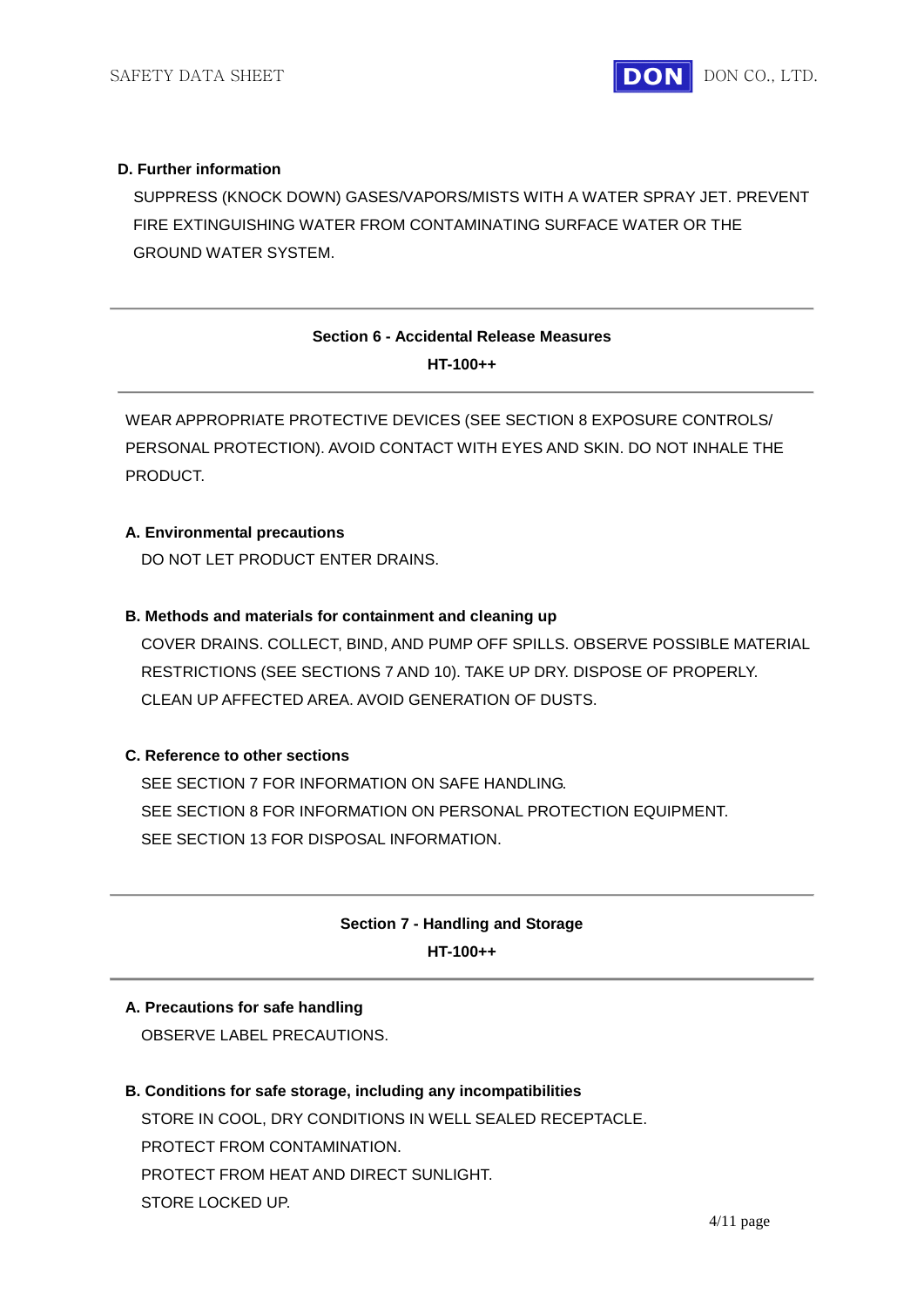

## **Section 8 - Exposure Controls & Personal Protection**

**HT-100++**

## **A. Exposure limits(s)**

## **○ ACGIH**

NO INFORMATION AVAILABLE.

## **○ NIOSH/GUIDE**

NO INFORMATION AVAILABLE.

## **○ OSHA\_TRANS**

NO INFORMATION AVAILABLE.

## **○ Z1A**

NO INFORMATION AVAILABLE.

## **○ OSHA/Z2**

NO INFORMATION AVAILABLE.

## **B. Engineering controls**

A SYSTEM OF LOCAL AND/OR GENERAL EXHAUST IS RECOMMENDED TO KEEP EMPLOYEE EXPOSURES ABOVE THE EXPOSURE LIMITS. LOCAL EXHAUST VENTILATION IS GENERALLY PREFERRED BECAUSE IT CAN CONTROL THE EMISSIONS OF THE CONTAMINANT AT ITS SOURCE, PREVENTING DISPERSION OF IT INTO THE GENERAL WORK AREA. THE USE OF LOCAL EXHAUST VENTILATION IS RECOMMENDED TO CONTROL EMISSIONS NEAR THE SOURCE.

#### **C. Personal protective equipment**

## **○ Respiratory protection**

UNDER CONDITIONS OF FREQUENT USE OR HEAVY EXPOSURE, RESPIRATORY PROTECTION MAY BE NEEDED.

RESPIRATORY PROTECTION IS RANKED IN ORDER FROM MINIMUM TO MAXIMUM. CONSIDER WARNING PROPERTIES BEFORE USE.

DUST, MIST, FUME-PURIFYING RESPIRATORY PROTECTION.

ANY AIR-PURIFYING RESPIRATOR WITH A CORPUSCLE FILTER OF HIGH EFFICIENCY.

ANY RESPIRATORY PROTECTION WITH A ELECTROMOTION FAN

(FOR DUST, MIST, FUME-PURIFYING)

SELF-CONTAINED BREATHING APPARATUS WITH A CORPUSCLE FILTER OF HIGH EFFICIENCY.

FOR UNKNOWN CONCENTRATION OR IMMEDIATELY DANGEROUS TO LIFE OR HEALTH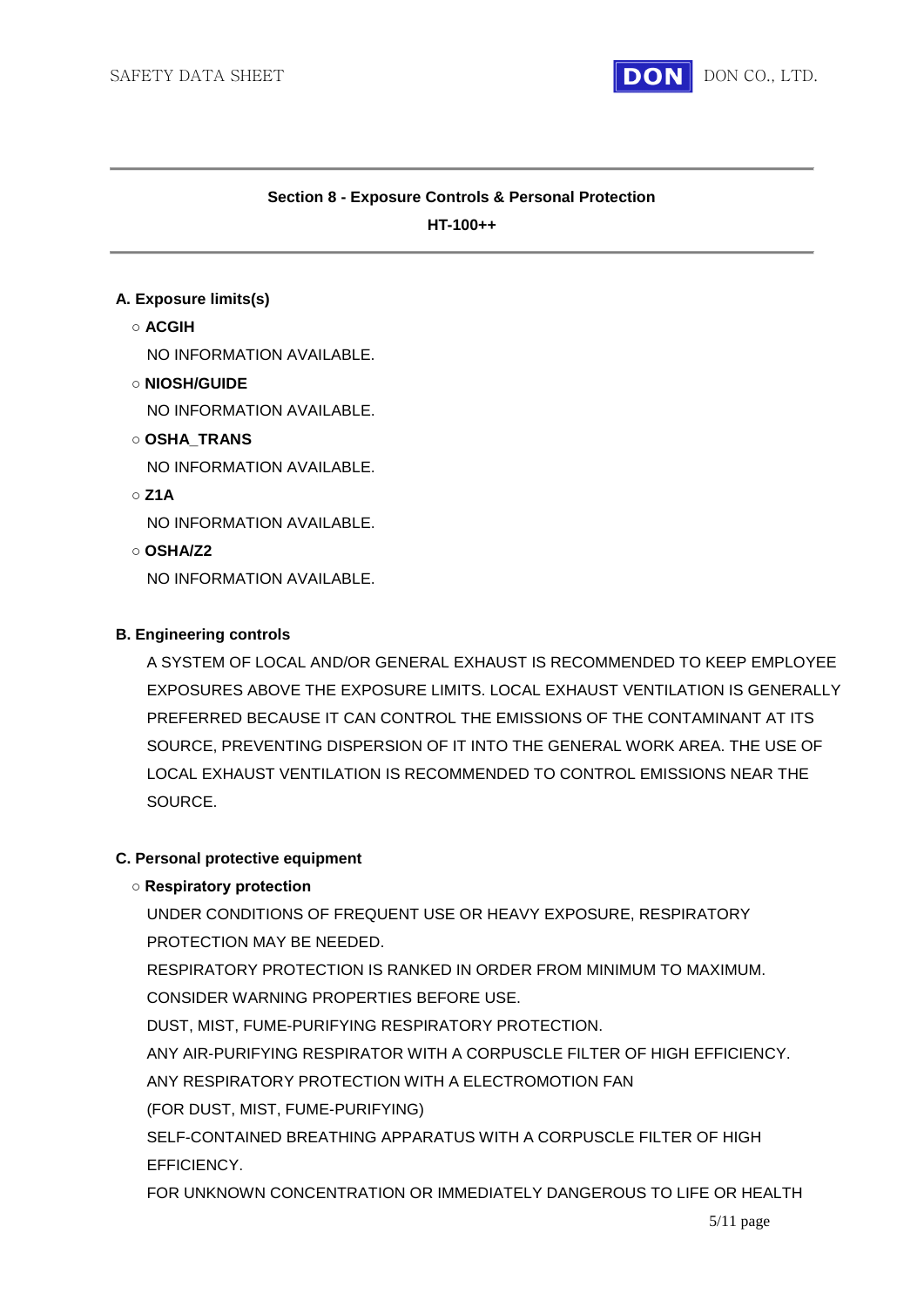ANY SUPPLIED-AIR RESPIRATOR WITH FULL FACEPIECE AND OPERATED IN A PRESSURE -DEMAND OR OTHER POSITIVE-PRESSURE MODE IN COMBINATION WITH A SEPARATE ESCAPE SUPPLY. ANY SELF-CONTAINED BREATHING APPARATUS WITH A FULL FACEPIECE.

## **○ Eye/face protection**

WEAR PRIMARY EYE PROTECTION SUCH AS SPLASH RESISTANT SAFETY GOGGLES WITH A SECONDARY PROTECTION FACE SHIELD.

PROVIDE AN EMERGENCY EYE WASH STATION AND QUICK DRENCH SHOWER IN THE IMMEDIATE WORK AREA.

## **○ Hand protection**

CHEMICAL-RESISTANT, IMPERVIOUS GLOVES COMPLYING WITH AN APPROVED STANDARD SHOULD BE WORN AT ALL TIMES WHEN HANDLING CHEMICAL PRODUCTS IF A RISK ASSESSMENT INDICATES THIS IS NECESSARY.

**○ Hygiene measures**

CHANGE CONTAMINATED CLOTHING. APPLICATION OF SKIN- PROTECTIVE BARRIER CREAM RECOMMENDED. WASH HANDS AFTER WORKING WITH SUBSTANCE.

## **○ Others**

NO INFORMATION AVAILABLE.

| A. Physical state                                         | <b>SOLID</b>                  |
|-----------------------------------------------------------|-------------------------------|
| <b>B.</b> Color                                           | <b>WHITE</b>                  |
| <b>B.</b> Odor                                            | <b>FAINT ODOR</b>             |
| C. Odor threshold                                         | NOT APPLICABLE.               |
| D. pH                                                     | NO INFORMATION AVAILABLE.     |
| E. Melting point/Freezing point                           | NO INFORMATION AVAILABLE.     |
| F. Initial Boiling Point/Boiling Ranges                   | NO INFORMATION AVAILABLE.     |
| G. Flash point                                            | NO INFORMATION AVAILABLE.     |
| H. Evaporation rate                                       | NO INFORMATION AVAILABLE.     |
| I. Flammability(Solid, gas)                               | THE PRODUCT IS NOT FLAMMABLE. |
| J. Upper/Lower Flammability or explosive<br><b>limits</b> | NO INFORMATION AVAILABLE.     |
| K. Vapor pressure                                         | NO INFORMATION AVAILABLE.     |
| L. Solubility                                             | NO INFORMATION AVAILABLE.     |
| M. Vapor density                                          | NO INFORMATION AVAILABLE.     |
| N. Specific gravity                                       | NO INFORMATION AVAILABLE.     |
|                                                           |                               |

# **Section 9 - Physical & Chemical Properties HT-100++**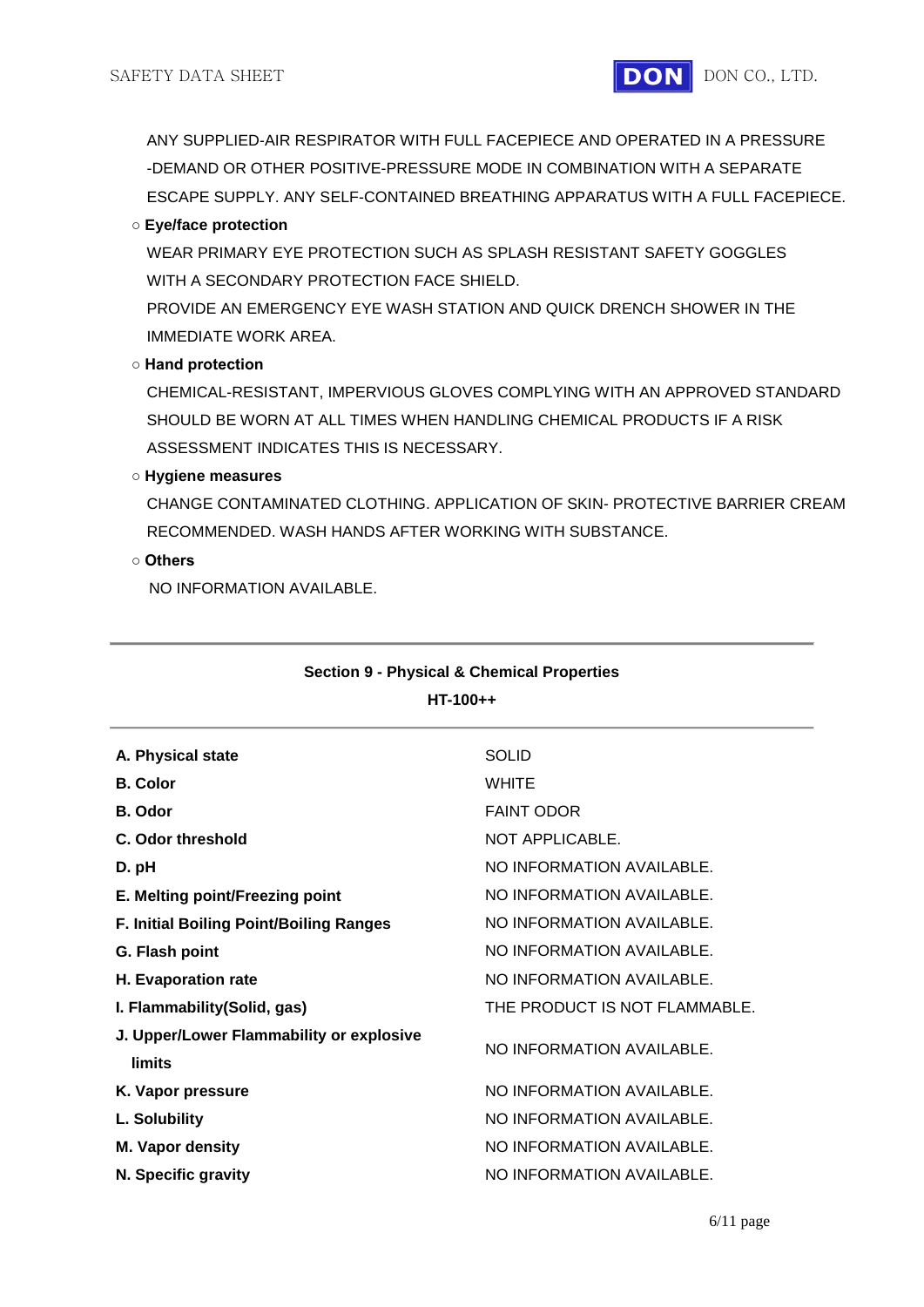- **O. Partition coefficient of n-octanol/water** MO INFORMATION AVAILABLE.
- 
- 
- 
- 

**P. Autoignition temperature MO INFORMATION AVAILABLE. Q. Decomposition temperature** NO INFORMATION AVAILABLE. **R. Viscosity R. Viscosity NO INFORMATION AVAILABLE. S. Molecular weight** NO INFORMATION AVAILABLE.

# **Section 10 - Stability & Reactivity Data HT-100++**

## **A. Reactivity**

THIS MATERIAL IS CONSIDERED TO BE NON REACTIVE UNDER NORMAL USE CONDITIONS.

#### **B. Chemical stability**

STABLE UNDER RECOMMENDED STORAGE CONDITIONS.

## **C. Conditions to avoid**

EXPOSURE TO MOISTURE MAY AFFECT PRODUCT QUALITY.

#### **D. Incompatible materials**

NO INFORMATION AVAILABLE.

## **E. Hazardous decomposition products**

MAY EMIT CO, CO2, HF, TOXIC GAS OR PARTICLE IF INVOLVED IN FIRE.

# **Section 11 - Toxicological Information**

**HT-100++**

#### **A. Information on toxicological effects**

**○ Likely route of exposure**

EYE CONTACT, SKIN CONTACT, INGESTION

- **○ Target Organs**
	- RESPIRATORY SYSTEM

# **○ Specific target organ systemic toxicity - single exposure**

THE SUBSTANCE OR MIXTURE IS NOT CLASSIFIED AS SPECIFIC TARGET ORGAN TOXICANT, SINGLE EXPOSURE.

**○ Specific target organ systemic toxicity - repeated exposure**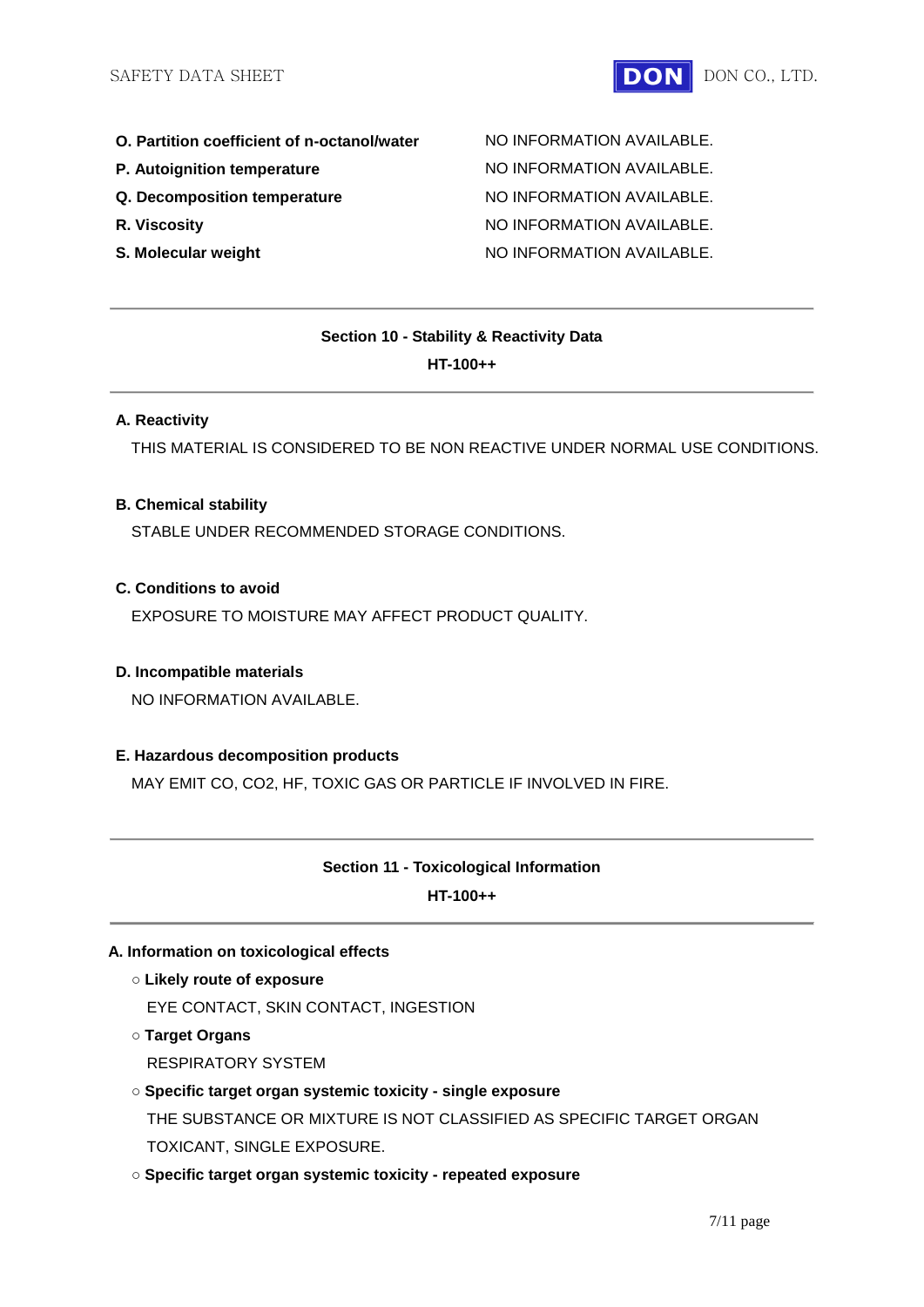THE SUBSTANCE OR MIXTURE IS NOT CLASSIFIED AS SPECIFIC TARGET ORGAN TOXICANT, REPEATED EXPOSURE.

## **○ Aspiration hazard**

REGARDING THE AVAILABLE DATA THE CLASSIFICATION CRITERIA ARE NOT FULFILLED.

## **B. Carcinogenicity**

## **○ IARC**

NO INGREDIENT OF THIS PRODUCT PRESENT AT LEVELS GREATER THAN OR EQUAL TO 0.1% IS IDENTIFIED AS PROBABLE, POSSIBLE OR CONFIRMED HUMAN CARCINOGEN BY *IARC*.

## **○ OSHA**

NO INGREDIENT OF THIS PRODUCT PRESENT AT LEVELS GREATER THAN OR EQUAL TO 0.1% IS IDENTIFIED AS A CARCINOGEN OR POTENTIAL CARCINOGEN BY *OSHA*.

**○ NTP**

NO INGREDIENT OF THIS PRODUCT PRESENT AT LEVELS GREATER THAN OR EQUAL TO 0.1% IS IDENTIFIED AS A KNOWN OR ANTICIPATED CARCINOGEN BY *NTP*.

## **○ ACGIH**

NO INGREDIENT OF THIS PRODUCT PRESENT AT LEVELS GREATER THAN OR EQUAL TO 0.1% IS IDENTIFIED AS A CARCINOGEN OR POTENTIAL CARCINOGEN BY *ACGIH*.

## **C. Further information**

SINCE THE SUBSTANCE IS POORLY ABSORBED, NO HAZARDOUS PROPERTIES ARE TO BE ANTICIPATED.HANDLE IN ACCORDANCE WITH GOOD INDUSTRIAL HYGIENE AND SAFETY PRACTICE.

## **○ Ingredients**

NO INFORMATION AVAILABLE.

## **Section 12 - Ecological Information & Environmental Information**

**HT-100++**

#### **A. Ecotoxicity**

#### **○ Ingredients**

NO INFORMATION AVAILABLE.

## **B. Persistence and degradability**

NO INFORMATION AVAILABLE.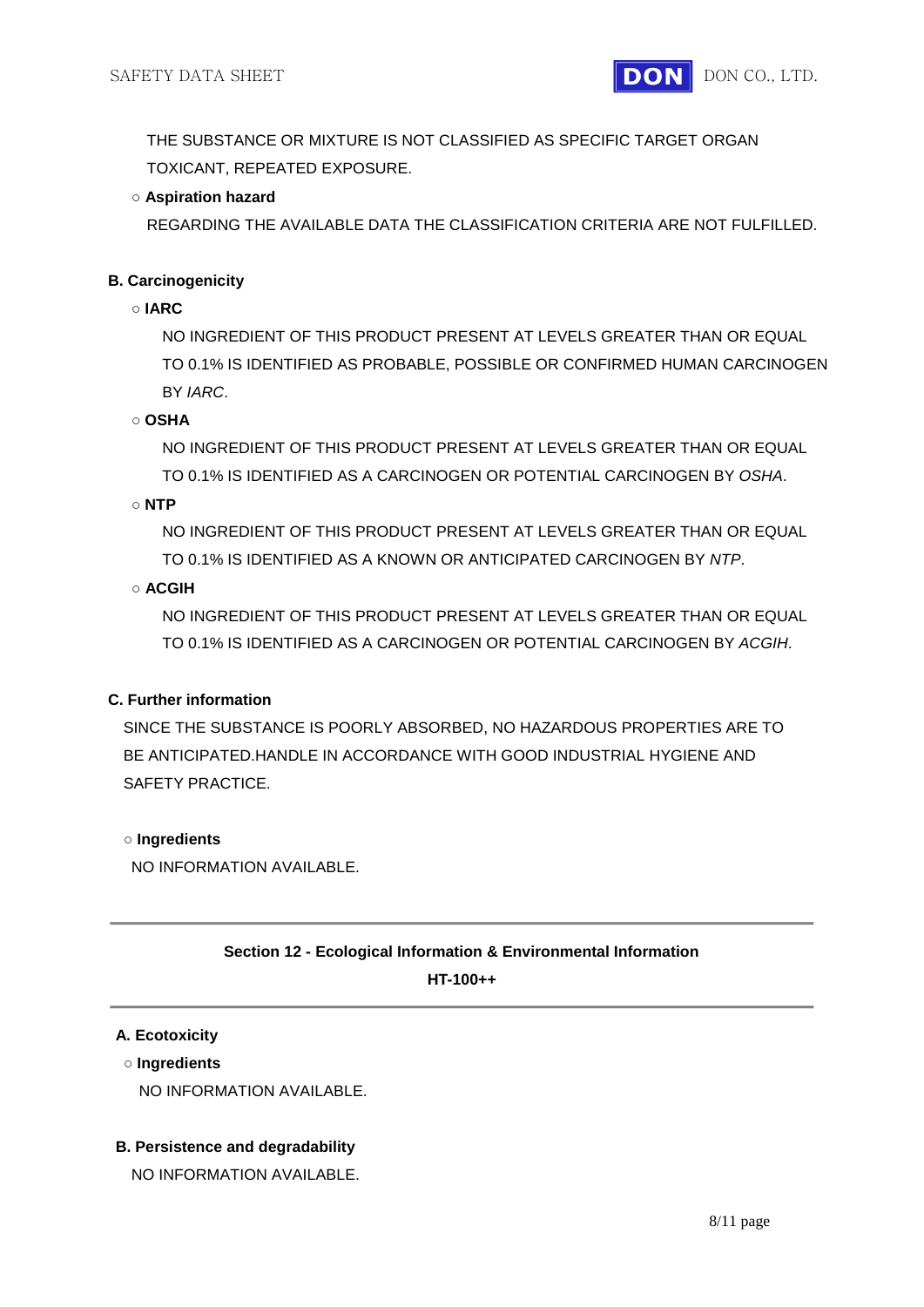

# **C. Bioaccumulative potential**

NO INFORMATION AVAILABLE.

## **D. Mobility in soil**

NO INFORMATION AVAILABLE.

**E. Additional ecological information** NO INFORMATION AVAILABLE.

# **Section 13 - Disposal Considerations HT-100++**

## **A. Disposal methods**

SINCE MORE THAN TWO KINDS OF DESIGNAED WASTE IS MIXED, IT IS DIFFICULT TO TREAT SEPERATLY, THEN CAN BE REDUCTION OR STABILIZATION BY INCINERATION OR SIMILAR PROCESS. IF WATER SEPARATION IS POSSIBLE, PRE-PROCESS WITH WATER SEPARATION PROCESS. DISPOSE BY INCINERATION.

## **B. Uncleaned packaging**

THE USER OF THIS PRODUCT MUST DISPOSAL BY ONESELF OR ENTRUST TO WASTE DISPOSER OR PERSON WHO OTHER'S WASTE RECYCLE AND DISPOSE, PERSON WHO ESTABLISH AND OPERATE WASTE DISPOSAL FACILITIES. DISPOSE OF WASTE IN ACCORD ANCE WITH ALL APPLICABLE LAWS AND REGULATIONS.

# **Section 14 - Transport Information HT-100++**

## **A. Land transport (DOT)**

NOT CLASSIFIED AS DANGEROUS IN THE MEANING OF TRANSPORT REGULATIONS.

## **B. Air transport (IATA)**

NOT CLASSIFIED AS DANGEROUS IN THE MEANING OF TRANSPORT REGULATIONS.

#### **C. Sea transport (IMDG)**

NOT CLASSIFIED AS DANGEROUS IN THE MEANING OF TRANSPORT REGULATIONS.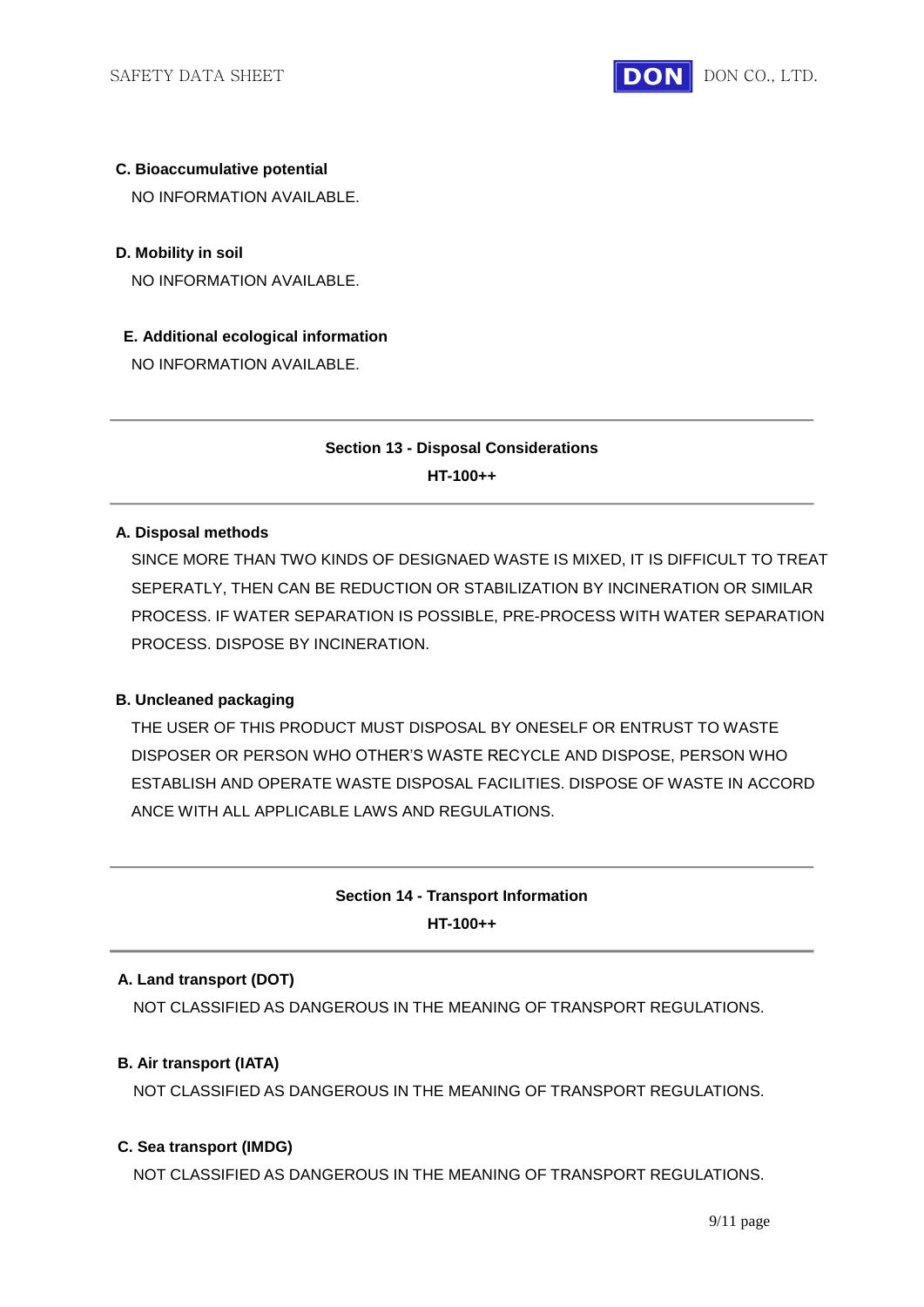

#### **Section 15 - Regulatory Information**

#### **HT-100++**

- **A. National and/or international regulatory information**
	- **POPs Management Law**
		- NOT APPLICABLE
	- **Information of EU Classification**
		- **\* Classification**
			- NOT APPLICABLE
		- **\* Risk Phrases**
			- NOT APPLICABLE
		- **\* Safety Phrase**
			- NOT APPLICABLE
	- **U.S. Federal regulations**
		- **\* OSHA PROCESS SAFETY (29 CFR 1910.119)**
			- NOT APPLICABLE
		- **\* CERCLA Section 103 (40CFR302.4)** NOT APPLICABLE
		- **\* EPCRA Section 302 (40CFR355.30)** NOT APPLICABLE
		- **\* EPCRA Section 304 (40CFR355.40)** NOT APPLICABLE
		- **\* EPCRA Section 313 (40CFR372.65)** NOT APPLICABLE
	- **Rotterdam Convention listed ingredients** NOT APPLICABLE
	- **Stockholm Convention listed ingredients** NOT APPLICABLE
	- **Montreal Protocol listed ingredients** NOT APPLICABLE

## **Section 16 - Other Information**

## **HT-100++**

```
A. Reference
```